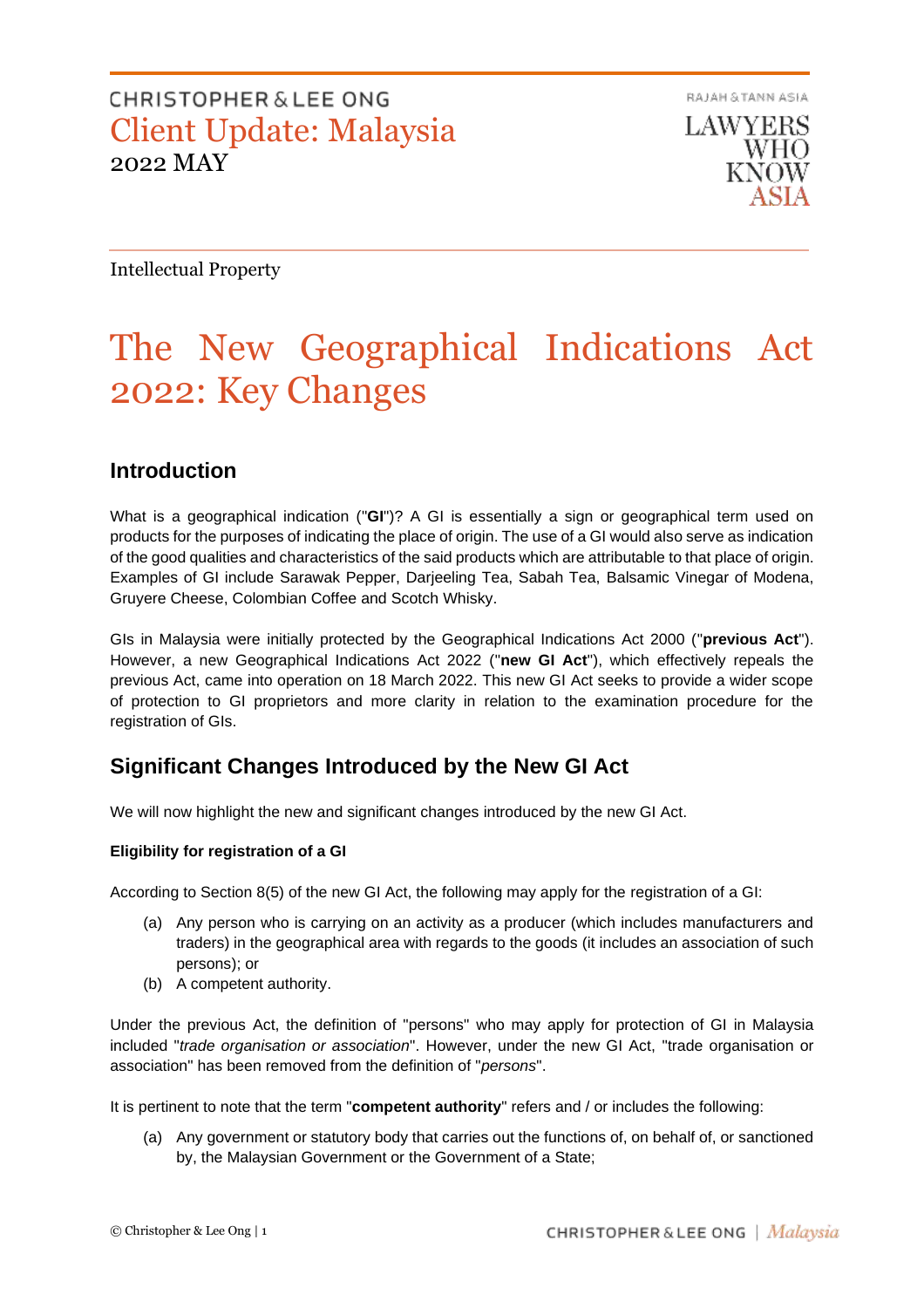RAJAH & TANN ASIA

## **CHRISTOPHER & LEE ONG** Client Update: Malaysia 2022 MAY

**LAWYERS WHO** KNOW

#### Intellectual Property

- (b) Any government other than the Government of Malaysia; or
- (c) Any authority which is competent to certify the goods;

and has the responsibility for the GI in question.

Compared to the previous GI Act, the definition of "competent authority" under the new GI Act now includes "*governments other than the Malaysian Government*" and that the competent authority needs to have "responsibility for the GI in question".

#### **Examination and opposition procedures for GI applications**

#### **(i) Examinations and oppositions**

The new GI Act also provides more clarity and provisions on the application procedure, in that GI applications will be subjected to examinations and oppositions, and for examination purposes, the Registrar shall carry out a search for any earlier GIs or earlier trademarks as is deemed necessary. If one wishes to register any variant of a GI which is the subject of an application for registration, such registration shall be made in a different application.

#### **(ii) Provisional refusals**

In the event the GI application does not fulfil any of the registration requirements, the Registrar will issue a provisional refusal by way of a written notice to the applicant on the grounds of provisional refusal. The applicant will be given an opportunity, within a specified period, to overcome the said provisional refusal by way of the following:

- (a) A written submission or hearing;
- (b) Amending the application to meet any condition, amendment, modification or limitation as the Registrar thinks fit to impose; or
- (c) Furnish additional information or evidence.

If the applicant fails to respond to the Registrar within the specified period, the said GI application shall be deemed withdrawn. Alternatively, if the applicant's response does not satisfy the Registrar, the Registrar may refuse the said application. The applicant may then request for the Registrar's written grounds of refusal and appeal against the said refusal to the High Court.

#### **(iii) Acceptance of a GI application**

Similar to the acceptance procedure for trademarks, if a GI application is accepted for registration, a notice of acceptance shall be issued by the Registrar requiring the applicant to pay the prescribed fee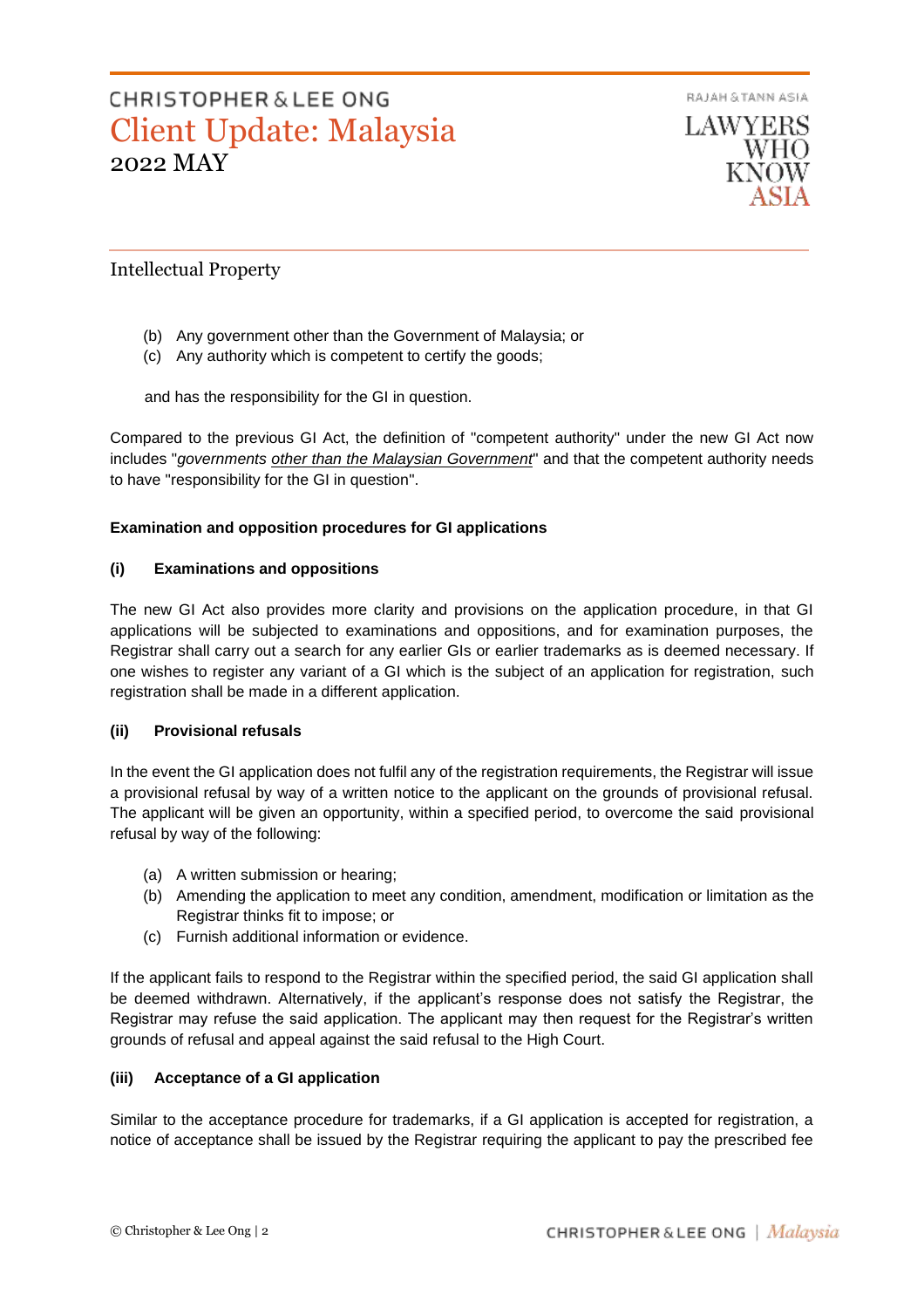RAJAH & TANN ASIA **LAWYERS** WHO KNOW

#### Intellectual Property

within a specified period. Once payment is made, the acceptance of the application will be published in the Intellectual Property Official Journal. However, after the acceptance of a GI application but before the registration of GI, if the Registrar is satisfied that the application has been accepted in error, the Registrar may revoke the acceptance and proceed as if the application for the GI had not been accepted. Alternatively, he may reissue a new acceptance subject to any additional or different condition or limitation.

#### **(iv) Grounds for refusal for registration**

Unlike the Trademarks Act 2019, the previous GI Act did not specify nor list the grounds for refusal for registration of a GI. Under Section 10 of the new GI Act, a list of grounds for refusal is now provided for, which include the following:

- (a) The GI does not correspond to the meaning of "geographical indication" as defined in Section 2 of the new GI Act;
- (b) The GI identifies goods that do not fall within any of the categories of goods as determined by the Registrar;
- (c) The GI consists exclusively of an indication which is identical with the term customary in the common language as the common name of any goods in Malaysia, if registration is sought in relation to the goods;
- (d) The GI is contrary to public order or morality;
- (e) The GI is not or has ceased to be protected in its country or territory of origin;
- (f) The goods do not originate in the country, region or locality indicated in the application for the registration of GI; or
- (g) The GI in relation to the goods is of such a nature which may mislead the public as to the true place of origin of the goods.

The Registrar shall also refuse to register a GI if there exists a likelihood of confusion on the part of the public due to the GI being identical or similar an earlier GI.

#### **(v) Voluntary cancellation of registered GI by proprietor**

Under the new GI Act, registered proprietors can now request for a voluntary cancellation of a registered GI. When registration is voluntarily cancelled, the rights conferred by the registration of the GI on any interested party shall cease to exist with effect from the date of the cancellation of the registration.

#### **(vi) Cancellation of registered GI by Court**

Further to the above, under the new Act, any person may apply to the Court for the cancellation of a registered GI on the following grounds: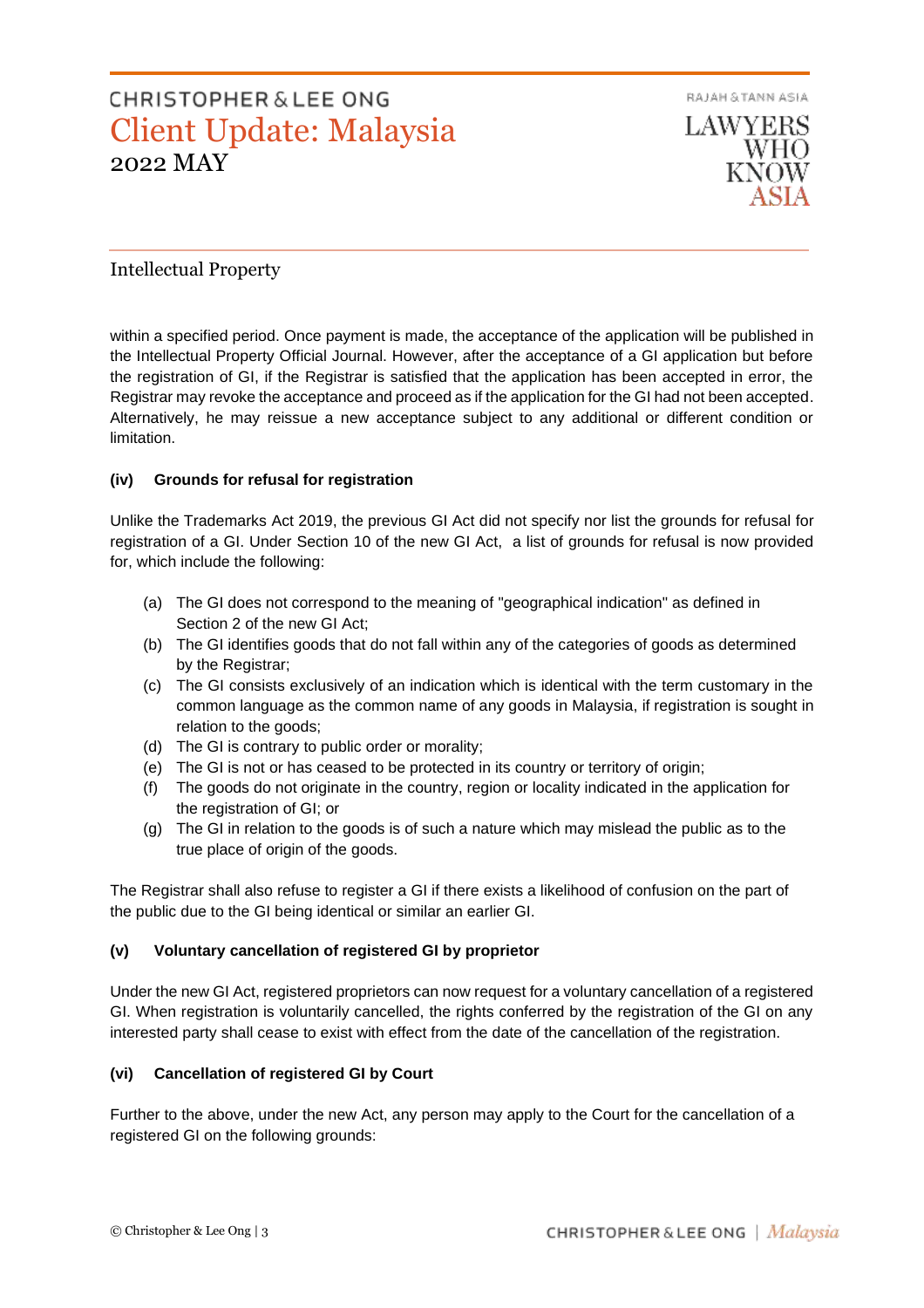

#### Intellectual Property

- (a) The GI was registered in breach of the grounds for refusal;
- (b) The registration of the GI was obtained fraudulently or by misrepresentation;
- (c) The GI has fallen into disuse or has ceased to be protected in its country or territory or origin;
- (d) The GI was not maintained by the registered proprietor, i.e. there has been a failure by a registered proprietor to maintain, in Malaysia, any commercial activity or interest in relation to the GI, including commercialisation, promotion or market monitoring; or
- (e) Due to the non-use of the registered GI per (d) above, the GI has become a common name of the goods in Malaysia.

Pursuant to the new GI Act, the Court also has the power to cancel a registered GI.

#### **(vii) Opposition procedures**

Whilst the opposition procedure for GI under the new GIA Act is very much identical with the procedure in relation to trademarks, the person opposing the registration for a GI can now introduce additional grounds of opposition in opposing the registration of the concerned GI with the leave of the Court.

#### **(viii) Homonymous GI protected**

Homonymous GIs are indications that sound, spell or read alike which identify products originating in different places – e.g. wine products in Paris, Illinois, USA and not Paris, France.

In the previous GI Act, protection for homonymous GI was only applicable to wines under Section 7. However, in the new GI Act, the said protection is no longer restricted to wines and now applies to any goods.

#### **(ix) Offences**

The previous GI Act did not address criminal enforcement or statutory offences. However, the new GI Act now sets out the following offences:

- (a) Importing / selling goods with falsely applied GI;
- (b) Submission of false information to the GI Officer or making false entries in the Register;
- (c) Falsely representing a GI as a registered GI;
- (d) Falsely representing goods for which a GI is registered; and
- (e) Disobedience to a request made by the Registrar, e.g. refusal to give evidence as a witness or produce any document or article.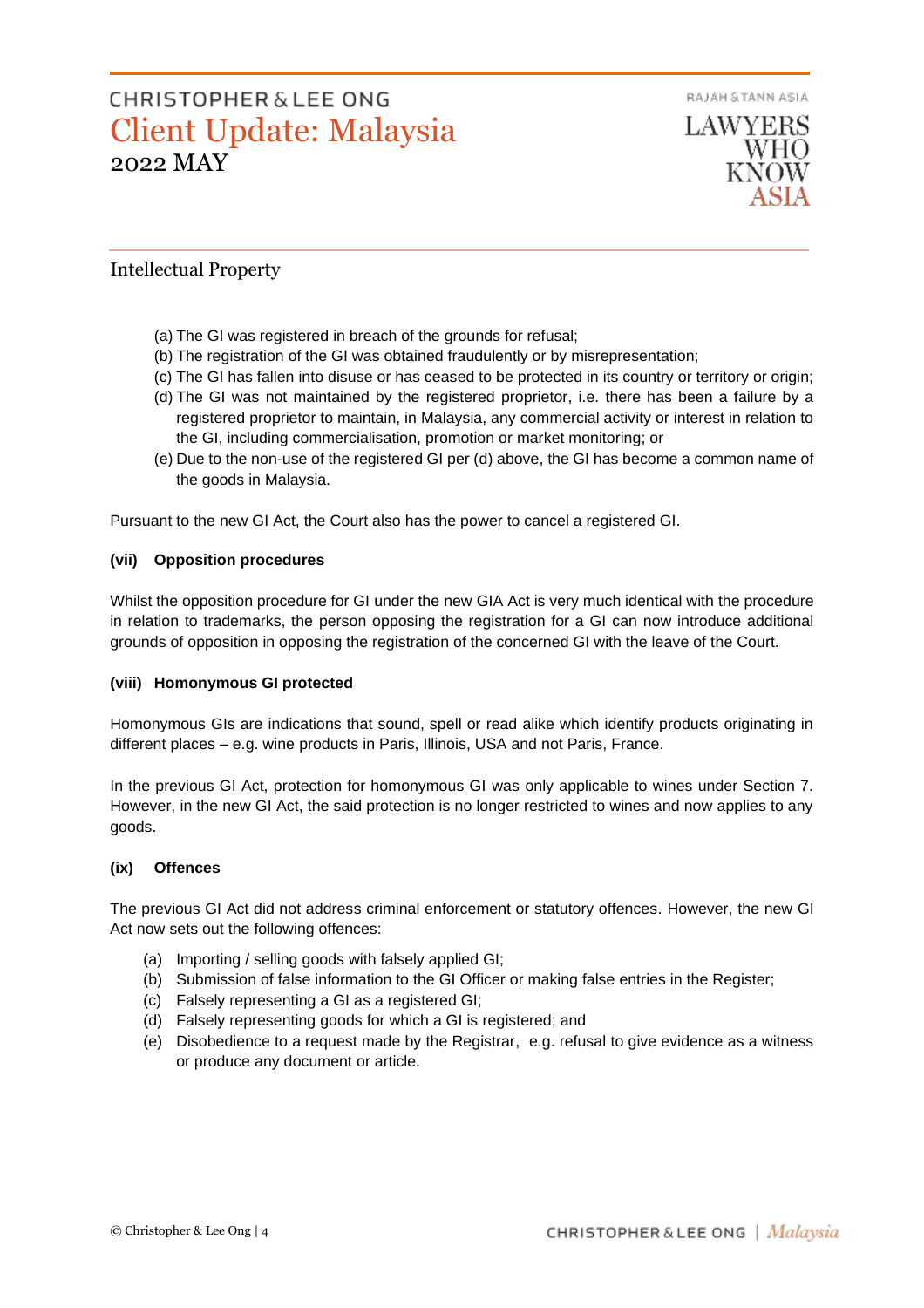

**LAWYERS** WHO

#### Intellectual Property

#### **(x) Jurisdiction of Sessions Court**

Pursuant to the new GI Act, the Sessions Court shall now have jurisdiction to try any of the offences set out under the new GI Act.

#### **(xi) Privileged communications**

The new GI Act also provides for privileged communications between a registered GI agent and his client (i.e. the person who appointed and authorised him). At the same time, the right of lien a solicitor has in relation to the documents and property of a client is now extended to a registered GI agent.

#### **(xii) Transfer of registered GI**

Under the new GI Act, a registered proprietor of a GI may file an application to transfer the registration of a GI to another party, so long as the following conditions are complied with:

- (a) Such person is entitled to file such an application; and
- (b) A written consent has been obtained in order for the registered GI to be transferred to such person

#### **(xiii) Transitional matters**

As stipulated under Section 100 of the new GI Act, any GI applications under the previous GI Act that are pending resolution before the date of the coming into operation of the new GI Act shall be dealt with under the previous GI Act. However, if the subject GI is already registered, that GI will be treated as a registered GI.

### **Conclusion**

The new GI Act appears to be much more comprehensive and extensive, and serves to provide more procedural clarity and wider protection to GI proprietors.

Should you have any questions in relation to the above changes, please do not hesitate to contact our team below.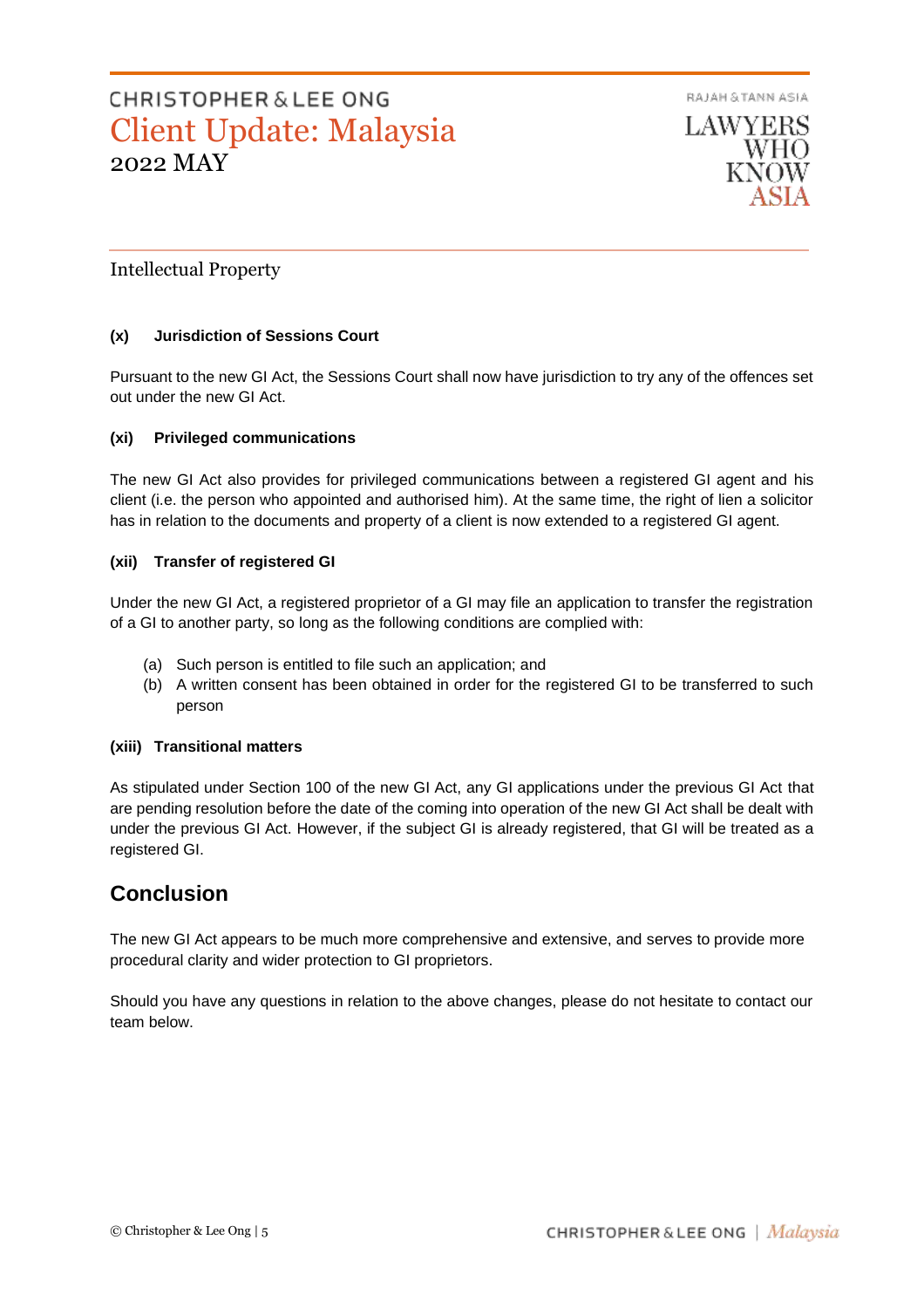RAJAH & TANN ASIA

**LAWYERS WHO KNOW** ASIA

# **Contacts**



**Sri Sarguna Raj** Partner Head, Intellectual Property, Sports and Gaming

T +60 3 2273 1919 D +60 3 2267 2737 [sri.sarguna.raj](mailto:sri.sarguna.raj@christopherleeong.com) [@christopherleeong.com](mailto:sri.sarguna.raj@christopherleeong.com)



**Steven Cheok Hou Cher** Partner

T +60 3 2273 1919 D +60 3 2267 2648 [steven.cheok](mailto:steven.cheok@christopherleeong.com) [@christopherleeong.com](mailto:steven.cheok@christopherleeong.com) 



**Ng Kim Poh Partner** 

T +60 3 2273 1919 D +60 3 2267 2721 [kim.poh.Ng](mailto:kim.poh.ng@christopherleeong.com) [@christopherleeong.com](mailto:kim.poh.ng@christopherleeong.com)

## Contribution Notes

This Client Update is contributed by the Contact Partners listed above with the assistance of **Nicole Chong,** (Senior Associate, Christopher & Lee Ong).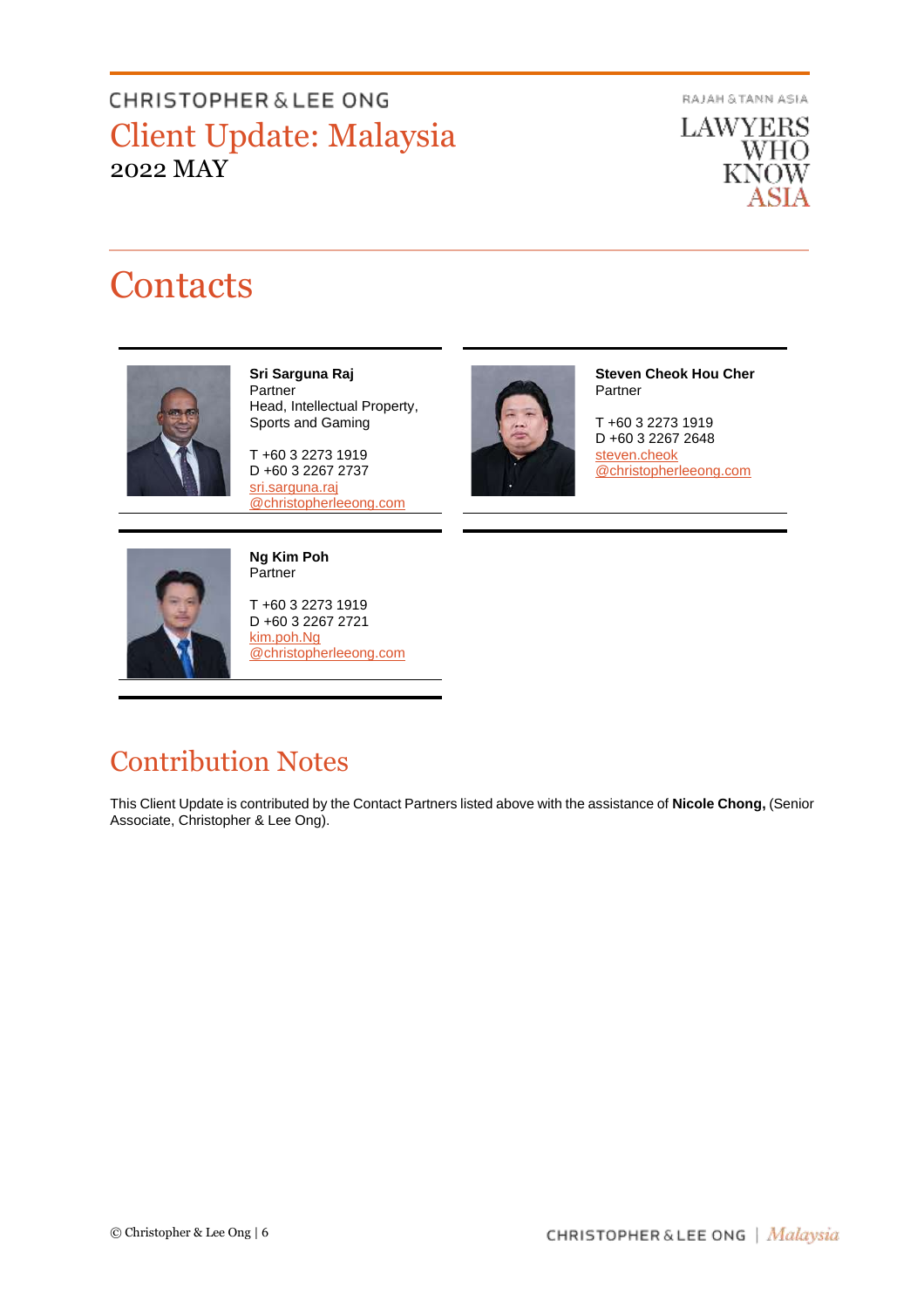RAJAH & TANN ASIA

**LAWYERS** WHO KNOW

# Our Regional Contacts

RAJAH & TANN | Singapore

**Rajah & Tann Singapore LLP** T +65 6535 3600 sg.rajahtannasia.com

#### R&T SOK&HENG | *Cambodia*

**R&T Sok & Heng Law Office** T +855 23 963 112 / 113 F +855 23 963 116 kh.rajahtannasia.com

RAJAH & TANN 立杰上海 SHANGHAI REPRESENTATIVE OFFICE | China

**Rajah & Tann Singapore LLP Shanghai Representative Office** T +86 21 6120 8818 F +86 21 6120 8820 cn.rajahtannasia.com

ASSEGAF HAMZAH & PARTNERS | Indonesia **Assegaf Hamzah & Partners**

#### **Jakarta Office**

T +62 21 2555 7800 F +62 21 2555 7899

#### **Surabaya Office**

T +62 31 5116 4550 F +62 31 5116 4560 www.ahp.co.id

#### RAJAH & TANN  $|$  *Lao PDR* **Rajah & Tann (Laos) Co., Ltd.**

T +856 21 454 239 F +856 21 285 261 la.rajahtannasia.com

#### CHRISTOPHER & LEE ONG | Malaysia

**Christopher & Lee Ong** T +60 3 2273 1919 F +60 3 2273 8310 www.christopherleeong.com

#### RAJAH & TANN  $\mid$  *Myanmar*

**Rajah & Tann Myanmar Company Limited** T +95 1 9345 343 / +95 1 9345 346 F +95 1 9345 348 mm.rajahtannasia.com

#### **GATMAYTAN YAP PATACSIL**

**GUTIERREZ & PROTACIO (C&G LAW)** | *Philippines* **Gatmaytan Yap Patacsil Gutierrez & Protacio (C&G Law)**  T +632 8894 0377 to 79 / +632 8894 4931 to 32 F +632 8552 1977 to 78 www.cagatlaw.com

#### RAJAH & TANN | *Thailand*

**R&T Asia (Thailand) Limited** T +66 2 656 1991 F +66 2 656 0833 th.rajahtannasia.com

RAJAH & TANN LCT LAWYERS | Vietnam **Rajah & Tann LCT Lawyers**

#### **Ho Chi Minh City Office**

T +84 28 3821 2382 / +84 28 3821 2673 F +84 28 3520 8206

#### **Hanoi Office**

T +84 24 3267 6127 F +84 24 3267 6128 www.rajahtannlct.com

Rajah & Tann Asia is a network of legal practices based in Asia.

Member firms are independently constituted and regulated in accordance with relevant local legal requirements. Services provided by a member firm are governed by the terms of engagement between the member firm and the client.

This update is solely intended to provide general information and does not provide any advice or create any relationship, whether legally binding or otherwise. Rajah & Tann Asia and its member firms do not accept, and fully disclaim, responsibility for any loss or damage which may result from accessing or relying on this update.